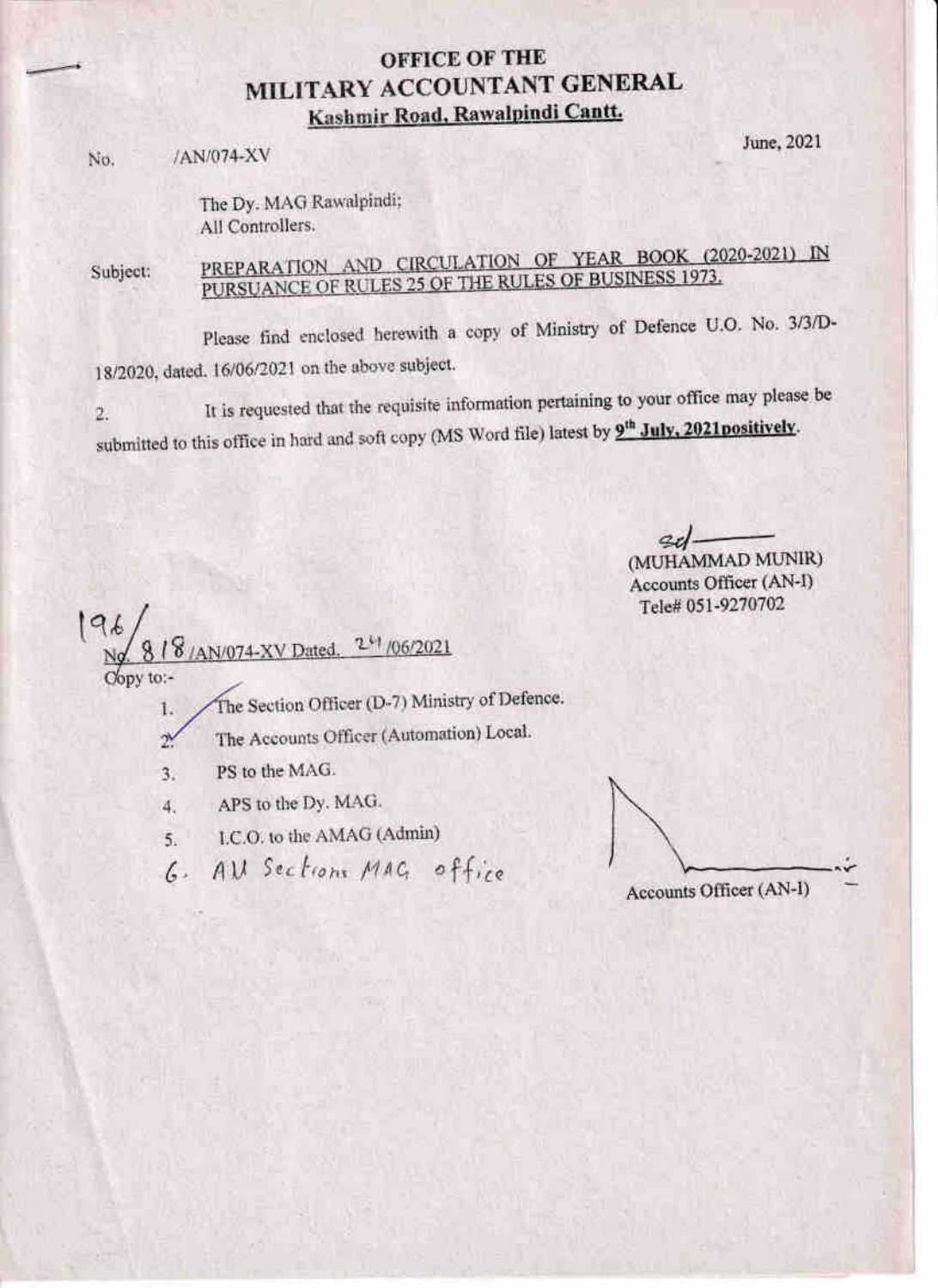**GOVERNMENT OF PAKISTAN** MINISTRY OF DEFENCE (DEFENCE DIVISION) \*\*\*\*\*

#### Subject: -PREPARATION AND CIRCULATION OF YEAR 2021) IN PURSUANCE OF RULE 25 OF THE RULES OF BUSINESS, 1973

It is mentioned that in terms of Rules of Business, 1973, each Ministry is responsible to publish Year Book within a period of 90 days, after closure of the financial year i.e. before 30<sup>th</sup> September, each year.

 $2.$ All Heads of Departments under Ministry of Defence are requested to provide following information / material (Hard & Soft copy) repeat (Hard & Soft) as under, latest by 15<sup>th</sup> July, 2020 positively, to enable this Ministry for preparation / circulation of Year Book 2020-2021 within the stipulated date: -

- The details of activities, achievements and progress gunng  $a.5$ the proceeding financial year giving only the unclassified information which can be used for reference purposes.
- b. The programme of activities and targets set out for itself during the preceding financial year and the extent to which they have been realized.
- The relevant statistics properly tabulated C.



- d. Graphical representation be made for better comparison, wherever necessary.
- Pictures with proper captioned be added. e.
- F. Organogram be made using word tool (smart art) alongwith description of abbreviations, if used.
- There should be standard format for Year Book in this 9. regard (last year Year Book can be consulted for standard formatting.
- h. There should be greater reliance on output-based targets / achievements as compared to descriptive accounts.

Contd P/2

Millary Association

2 2 JUN 2021